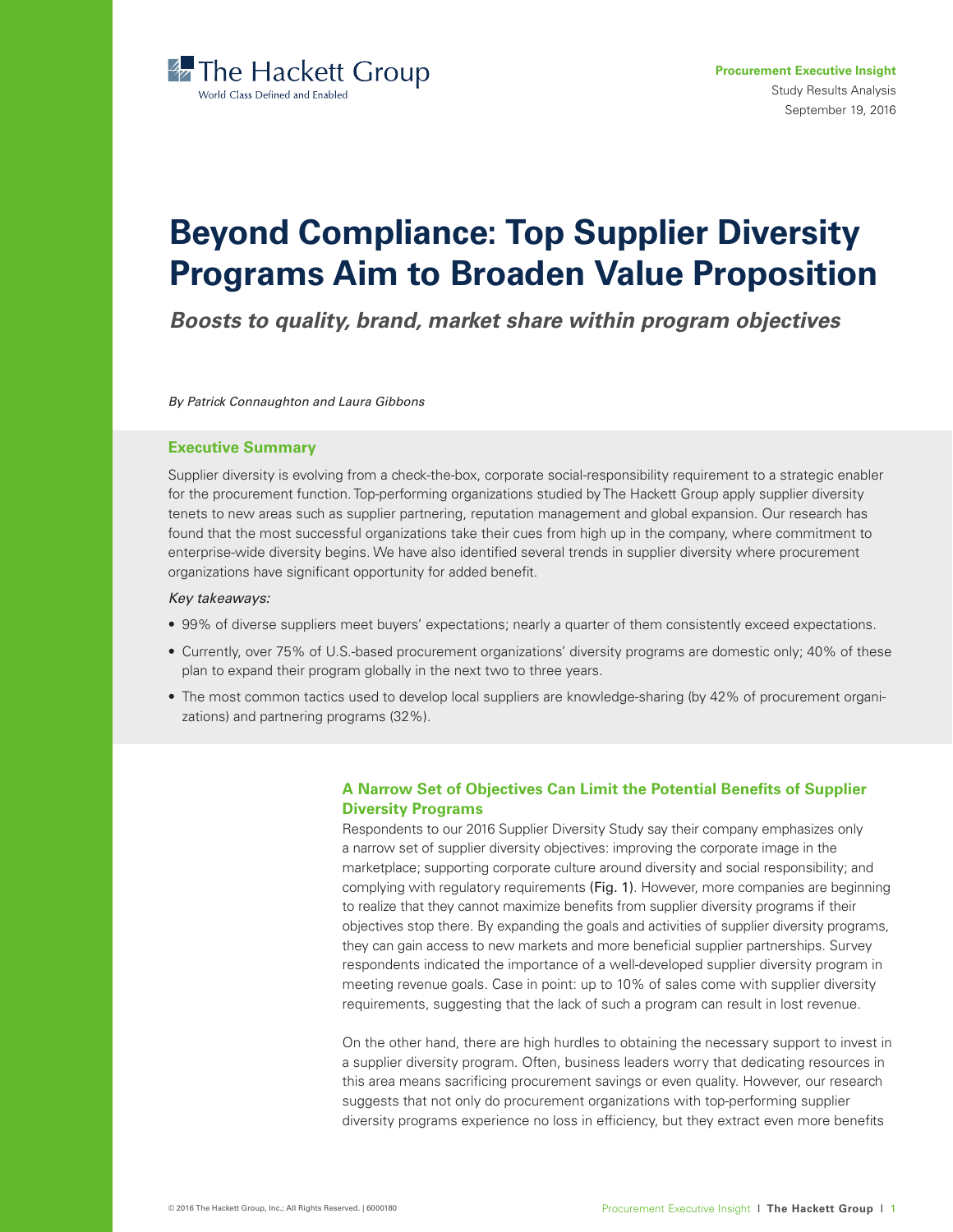# *About supplier diversity programs*

Supplier diversity programs are meant to encourage use of minority-owned, woman-owned, LGBT-owned, small and other historically underutilized businesses as suppliers. The need for supplier diversity was first recognized in the U.S. in the 1960s and later regulated by the federal government with the founding of the Minority Business Development Agency (MBDA). In the early 1970s, the National Minority Supplier Development Council (NMSDC) was founded and began further developing supplier diversity with a commitment to advance Asian, African-American, Hispanic and Native American suppliers. Since that time, new organizations have been created to foster growth for other diverse business types, such WBENC and WEConnect International for businesses owned by women.

# *Common supplier diversity metrics*

\_\_\_\_\_\_\_\_\_\_\_\_\_\_\_\_\_\_\_\_\_\_\_\_\_\_\_\_\_\_\_\_\_\_

- Total or percentage of spend with diverse suppliers
- Total or percentage of sales attributed to supplier diversity program
- Number or percentage of diverse suppliers
- Number or percentage of certified diverse suppliers
- Percentage increase in market share attributed to supplier diversity program
- Percentage of suppliers meeting or exceeding expectations
- Number or percentage of diverse suppliers that are strategic partners





Source: Supplier Diversity Performance Study, The Hackett Group, 2016

from the program. Furthermore, quality does not suffer – in fact, often it improves. But even if procurement gets a green light to launch a supplier diversity organization, leaders may have limited resources or knowledge about the subject, leaving them unsure where to start, what to focus on or even how to measure success.

The most common metric used to monitor diversity programs is the percentage of spend with diverse suppliers. However, this is clearly a limited, compliance-based measure and does not get at the true value of the program. Satisfaction levels, an indirect measurement of value, should also be considered when reporting on supplier performance. For example, our research shows that 99% of all diverse suppliers meet or exceed expectations, dispelling any notion that quality and overall performance suffers. While the majority meet expectations, there is still plenty of room to help more suppliers succeed (Fig. 2). Selecting metrics that are aligned to objectives (*see sidebar*) and developing both shortterm and long-term plans will help steer a growing supplier diversity program in the right direction and ultimately ensure that goals are met. Additionally, tracking market share by demographic can quantify positive revenue impacts from the program, which can be useful when sharing results outside a procurement audience.

#### **FIG. 2 Nearly a quarter of diversity suppliers exceed buyers' expectations**



Source: Supplier Diversity Performance Study, The Hackett Group, 2016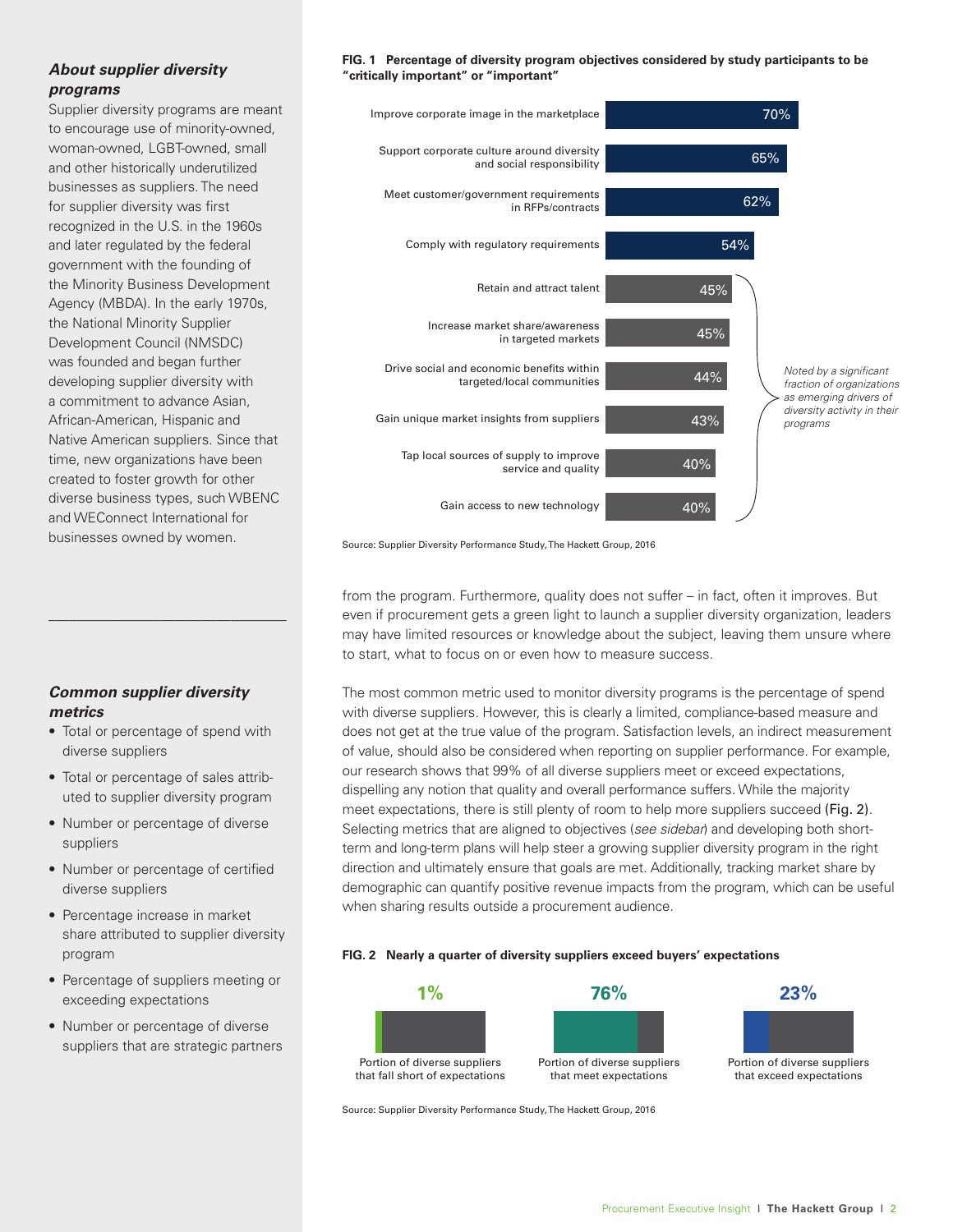"Some of the most successful supplier diversity programs come from companies that have diversity and inclusion in their DNA. They are making strategic investments in the communities they serve."

> **Elizabeth Vazquez** *CEO, WEConnect International*

# *Supplier certification*

To be recognized as a diverse supplier, purchasing groups usually require certification validating 51% or more ownership by a diverse party. Common certifications include:

\_\_\_\_\_\_\_\_\_\_\_\_\_\_\_\_\_\_\_\_\_\_\_\_\_\_\_\_\_\_\_\_\_\_

- Minority-owned businesses
- Woman-owned businesses
- Small disadvantaged businesses
- Disadvantaged business enterprises
- Small businesses, typically certified by the U.S. Small Business Association
- Socially and economically disadvantaged businesses
- HUBZone business enterprises
- Disabled veteran businesses)

# **Top-Performing Organizations Take a Strategic Approach to Developing Supplier Diversity Programs**

Supplier diversity is evolving from a check-the-box, corporate social-responsibility requirement to a strategic enabler providing access to new and innovative products and increased market share. Recognizing this, top-performing organizations have begun working toward achieving a broader range of benefits from their supplier diversity programs. In the near term, they are addressing supplier partnering and reputation management, and over the longer term, globalization (where it makes sense).

Further, organizations looking to increase market share through supplier diversity programs often start by increasing the amount of diversity spend. Our research showed a strong relationship between high levels of diversity spend and increased market share. For example, companies that allocate 20% or more of their spend to diverse suppliers attribute 10%-15% of their annual sales to supplier diversity programs. Conversely, companies that direct less than 20% of spend to diverse suppliers attribute under 5% of sales to their supplier diversity program.

### *Supplier partnering*

Supplier partnering is the process of developing and enhancing relationships with suppliers. Small and minority-owned businesses can be the source of added benefits, including cost savings, process improvements and product innovations. Organizations with diversity-program partners share the following three practices:

• Develop and mentor local suppliers. Knowledge-sharing (the most common supplier development practice) and mentorship programs are commonly used due to their advantages for both buyers and suppliers (Fig. 3). Workshops and other in-person learning options help current and potential diverse suppliers gain a more competitive footing. In turn, the procurement organization wins by discovering and building relationships with local suppliers. At a bare minimum, newer supplier diversity programs need to have strong communication and collaboration skills to ensure that diverse suppliers can obtain the support they need.

#### **FIG. 3 Tactics used to develop local suppliers**



Source: Supplier Diversity Performance Study, The Hackett Group, 2016

• Join forces with suppliers on product innovations. Supplier-buyer innovation is frequently the most immature area of supplier diversity programs. Today, few companies integrate supplier partnering and innovation into their relationship management goals.

Small business suppliers can be particularly successful partners due to their interest in innovation as a strategy for gaining competitive advantage over larger businesses. For example, more-established companies can share access to their technologies with smaller suppliers who are ready to innovate.

• Share experiences with other companies. Meeting with companies that have supplier diversity programs is useful for sharing lessons learned (e.g., supplier onboarding success tips, program growth strategies). Experienced supplier diversity program managers we interviewed as part of the study suggest joining diversity organizations or local diversity boards and attending meetings, roundtables and conferences to meet and network with other program leaders.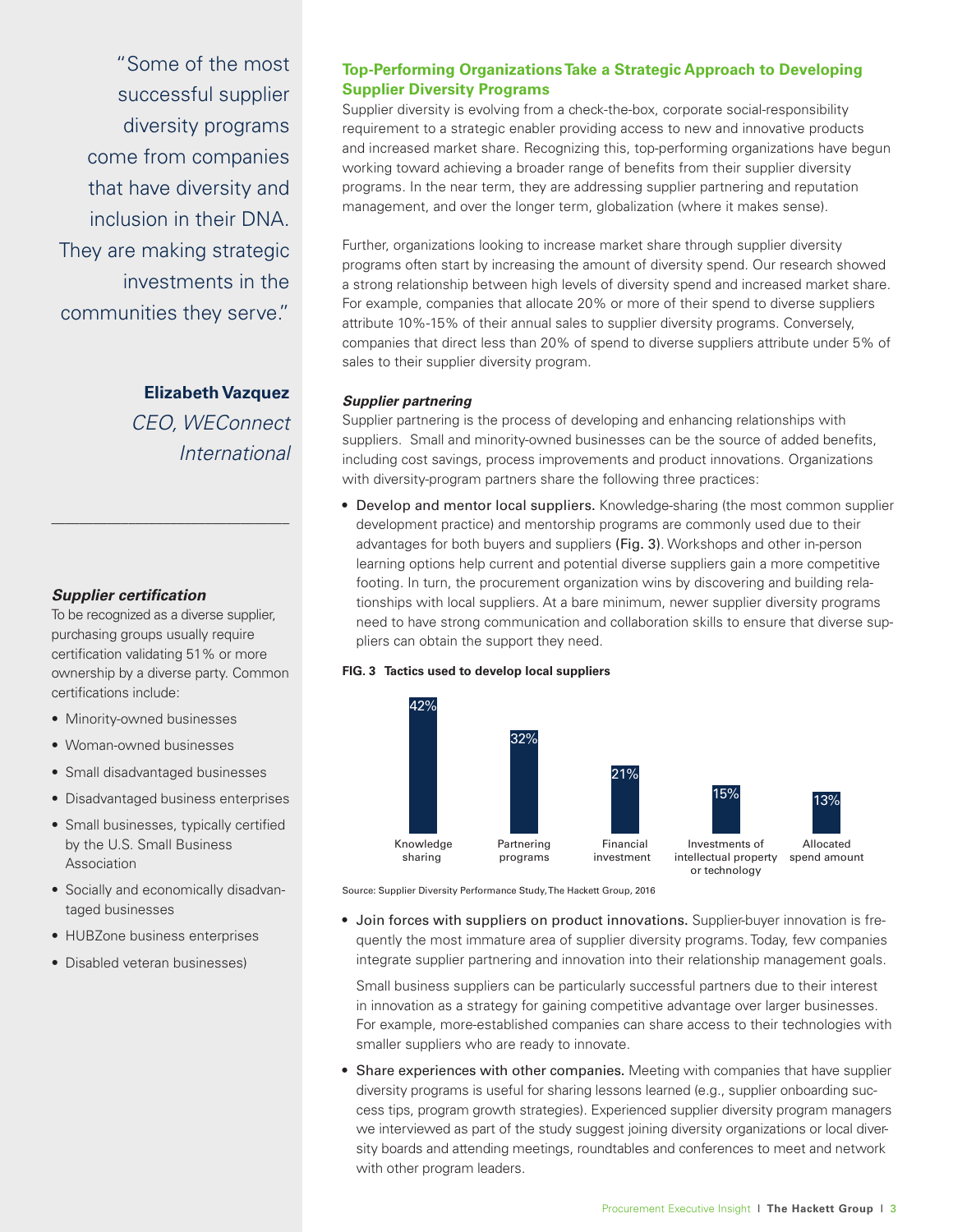"A supplier diversity strategy should complement business initiatives and integrate well into daily business activities."

# **Jenny Grieser**

*Senior Director of Women's Economic Empowerment, Walmart*

\_\_\_\_\_\_\_\_\_\_\_\_\_\_\_\_\_\_\_\_\_\_\_\_\_\_\_\_\_\_\_\_\_

"Lack of communication between procurement organizations and diverse suppliers is one of the most common challenges. I follow a simple rule to manage it: when they email, I email back. No matter what."

 **Jillnell Joiner**

*Senior Supplier Diversity Manager, American Red Cross*

### *Reputation management*

Developing a strong reputation for dedication to supplier diversity can result in increased market share and talent retention. There are multiple channels available to facilitate a clear and positive message regarding supplier diversity, including both internally and externally facing activities. Millennial workers, for example, can be enthusiastic supporters and ambassadors of supplier diversity programs, due to their interest in "giving back" and making a difference in the world. Additionally, procurement groups should look for reputation management opportunities that align with corporate objectives,with the goal of increasing collaboration between groups. Organizations that are strategically approaching reputation management share these practices:

• Make use of social media to develop customer and employer brand awareness. Social media provides multiple options to interact with customers, suppliers, and employees. Participation in company or procurement newsletters is a good option to highlight success stories, share interactions with the community, and provide updates on progress and goals. Spreading the message of diversity and inclusion can also help bring in new talent and retain top performers already working in the organization.

Create marketing videos to showcase programs on company websites and social networks. Regardless of which social media options are used, it is important to communicate with a broad audience and to keep things brief and informative.

- Educate procurement stakeholders on the value of supplier diversity. Communication with the rest of the organization is crucial. Category managers, business leaders and executives should understand the supplier diversity program, including its purpose, operating procedures and goals (at a high level or in detail, depending on role). Stakeholders must accept that supplier diversity is advantageous before they will support cultural changes aimed at maintaining the program. In our survey, 65% of respondents indicated that supporting corporate culture around diversity and social responsibility is either a "very" or "critically" important objective of their supplier diversity program.
- Interact with local communities of suppliers and consumers. Attend or sponsor local events, even hosting them on site if appropriate. The goal of this type of interaction is to understand the market, establish relationships and share companywide supplier diversity goals. In addition to reputation management successes, positive supplier and community interactions can also improve broader diversity networks.

#### *Longer term: Global expansion*

Supplier diversity programs usually start small and then grow in terms of domestic volume and geographic reach. Our survey found that 76% of organizations have diversity programs that are currently limited to the domestic (U.S.) market. Of this group, 41% plan to expand their program globally in the next two to three years (Fig. 4).



**FIG. 4 Supplier diversity programs by company's geographic scope**

Source: Supplier Diversity Performance Study, The Hackett Group, 2016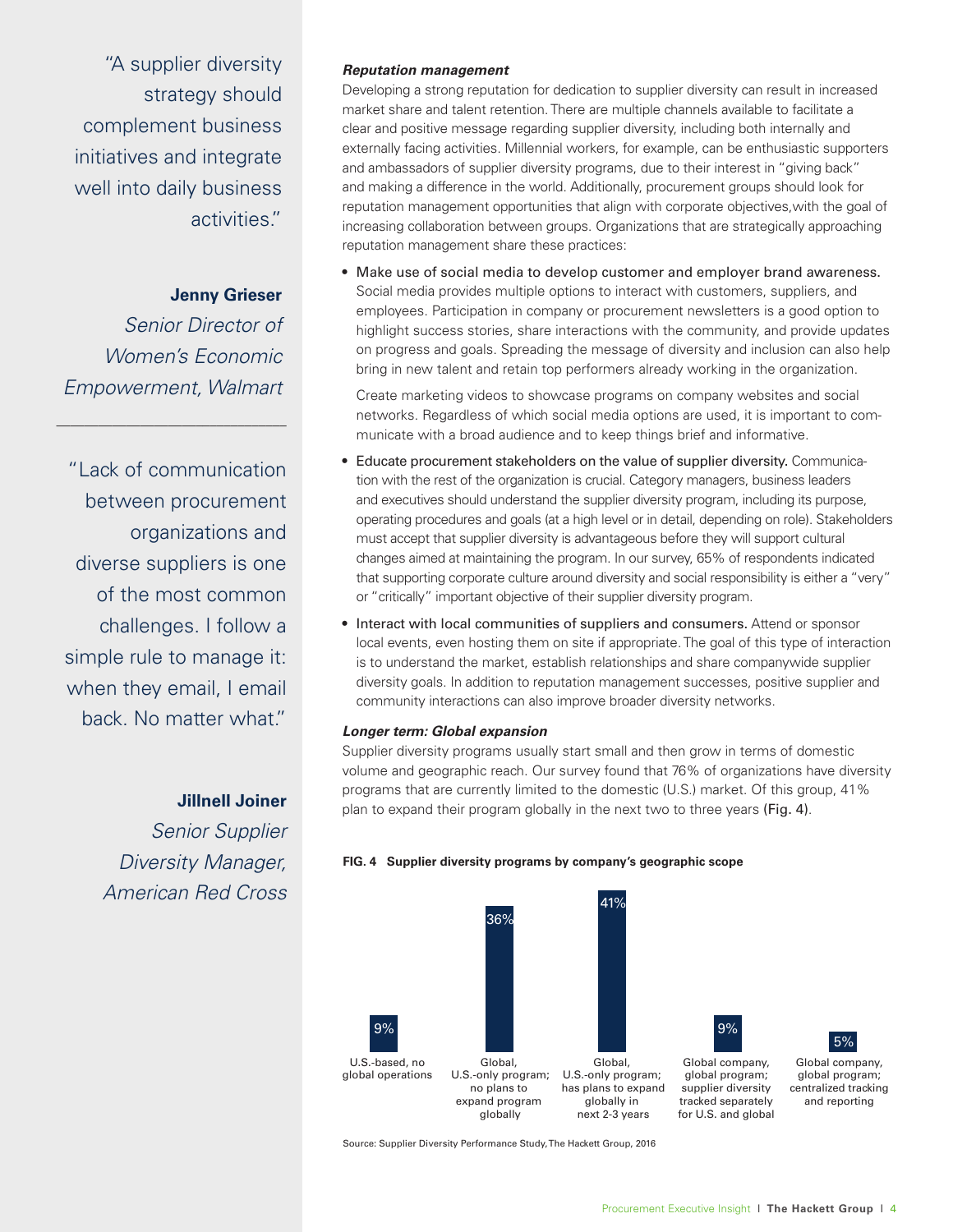"Go international before you go global. Understand your market, select a region to start in and roll it out like you would any other program."

# **Michael Robinson**

*Program Director – Global Supplier Diversity, IBM*

Global expansion of supplier diversity brings further benefits, including investment in global economic development and improved relationships with local suppliers and their communities. In fact, the survey found that 58% of organizations deliberately leverage local suppliers to support economic development of local communities to some degree. Organizations should research the advantages as well as which markets have the most potential before designing a global expansion of their program. Companies with the most successful global supplier diversity programs share the following practices:

• Manage both U.S. and global programs as a single initiative. Supplier diversity programs, whether large or small, should have a handful of specific, meaningful goals at their core. Once the program has been established in one market, the same processes, goals and materials can be used for each additional market. This ensures consistency between regions and enables economies of scale. The exception to this practice is when certain regions or countries have different regulations and laws. Research local laws and customs before launching supplier diversity efforts and make any adjustments to the strategy that are necessary.

Additionally, a dedicated supplier diversity leader should manage both the U.S. and global supplier diversity programs in order to maintain consistency and ensure that diversity goals are aligned with overall strategy. Eighty percent of study participants currently have a dedicated supplier diversity manager or equivalent role supporting their diversity program.

- Partner with the corporate diversity group. There are advantages to partnering with the corporate diversity group, which usually manages workforce diversity. Whether the relationship is informal or formal, the increased level of communication presents opportunities to align goals and performance metrics. Also, duplication of effort can be reduced and leverage increased by sharing materials and best practices.
- Work with diversity organizations to identify suppliers. Locating suppliers, even just to participate in RFPs, is a critical success factor but one of the more difficult parts of starting and managing a supplier diversity program. Try engaging third parties that specialize in connecting buying organizations with diverse suppliers. For example, WBENC and WEConnect International are partnering-certification providers for womanowned businesses. Their corporate memberships provide access to a database of certified suppliers. Similar organizations exist for other underutilized supplier types, such as small or veteran-owned businesses (*see sidebar*). Specialists like these are also where most companies go to validate diverse suppliers (Fig. 5).





Source: Supplier Diversity Performance Study, The Hackett Group, 2016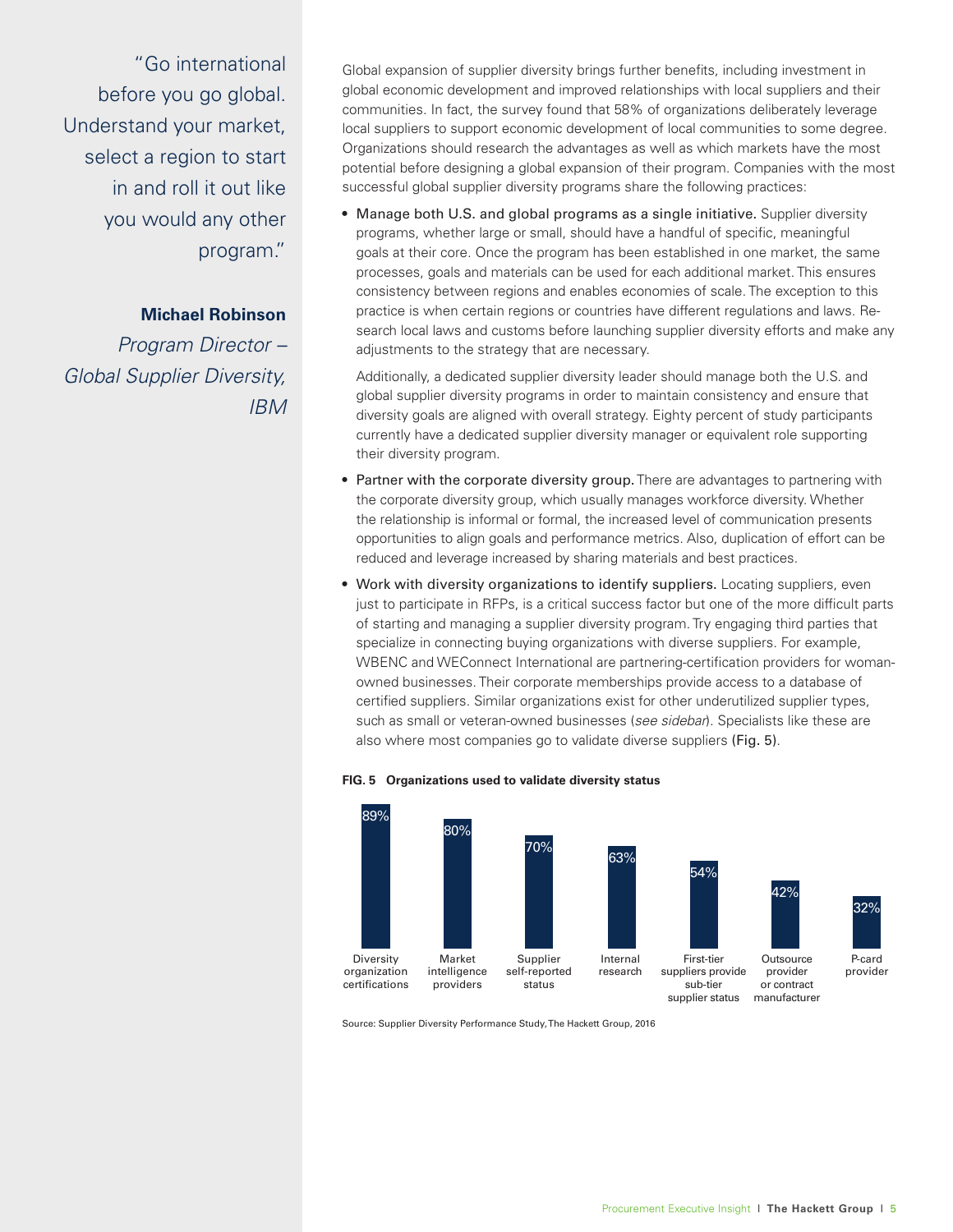# **Tapping into the hidden benefits of a supplier diversity program**



# **Supplier partnering**

*Supplier diversity organizations can take advantage of significant benefits from strategic supplier partnerships that leverage technology* 

#### **Development methods for diverse suppliers**



Percentage of companies that use knowledge-sharing (e.g., (how to participate in RFXs) to develop suppliers



Percentage of companies that find knowledge-sharing with suppliers to be effective

**Access to new technology** 



Percentage of procurement organizations that view gaining access to new technologies as an objective of their supplier diversity program



# **Reputation management**

*Most supplier diversity programs conduct regular reporting, but can improve interaction with local communities to develop their brand*



Percentage of organizations that report on progress to internal stakeholders



Percentage of organizations that report on progress to business lines

**Progress reports Objectives viewed as important for supplier diversity programs**



To improve company's image in the marketplace To support company's diversity and social

responsibility goals

# **Global expansion**

*Supplier diversity programs typically use a consistent strategy for each region,* **3** *but even more benefits can be achieved with a global outlook*



**Global approach to program management**

#### **Importance of buying from local suppliers to support economic development**



Source: Supplier Diversity Performance Study, The Hackett Group, 2016

dedicated supplier diversity manager (or equivalent role) to support program (including global programs)